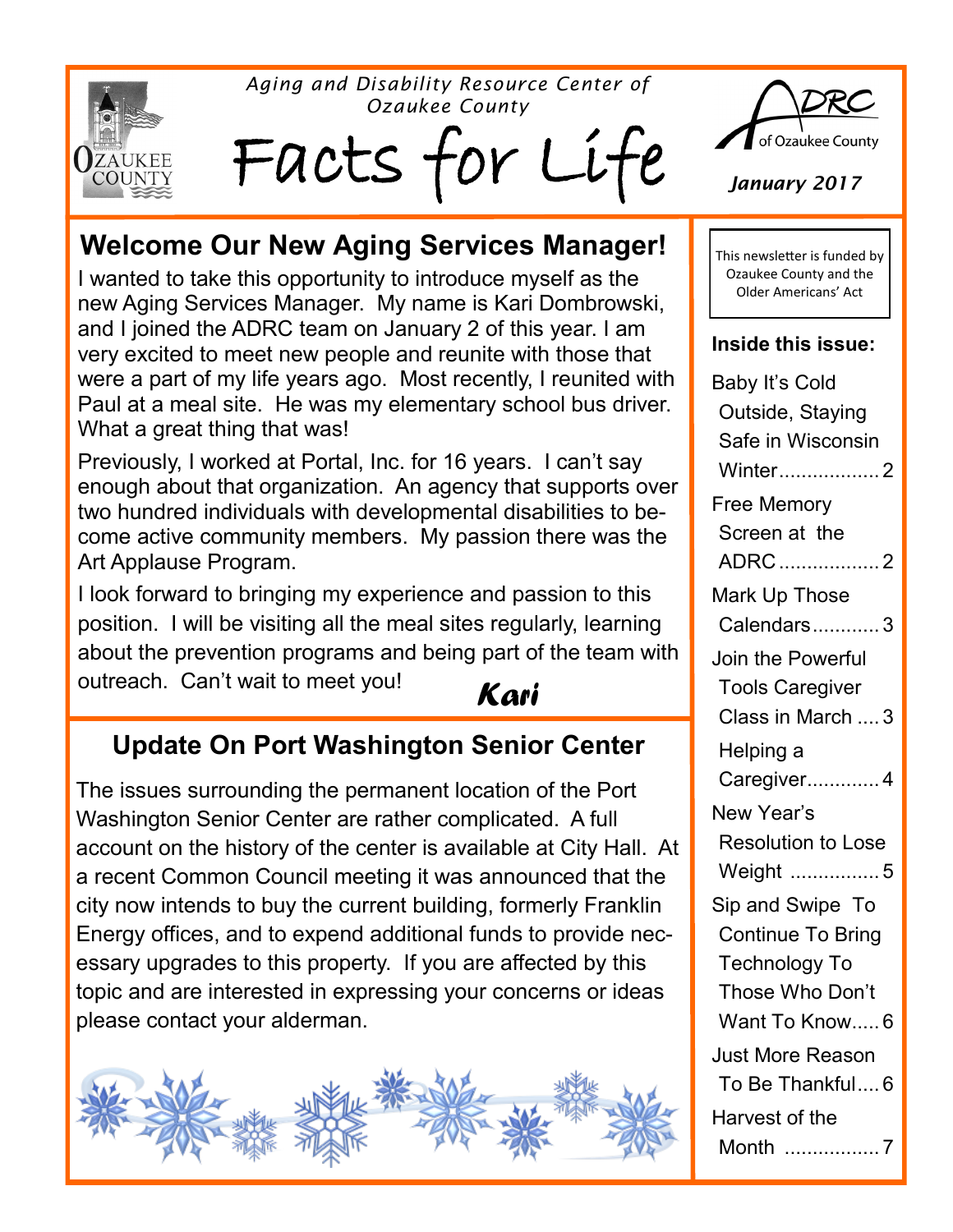## Baby It's Cold Outside! Staying Safe in Wisconsin Winter

Winter has certainly brought us a blast of cold air and with it the inherent risks of exposure. These can be compounded by being outside longer than anticipated or being inappropriately dressed for the weather which can happen to any of us but especially to people who are having changes in their memory. Tasks can take longer, the ability to anticipate risk may be reduced and wearing adequate clothing for the weather may be an issue.

Ozaukee County has a number of safety nets in place to try to avoid an incident. These include the ADRC having a variety of technology options available to alert someone that someone is up at night or leaving the house. If someone does leave home unexpectedly and law enforcement is involved in looking for them, having them listed in the **Ozaukee County Safety Registry** can be very helpful. This is a free database that only law enforcement can access. The database contains a picture of the person, identifying information to assist in locating them and reuniting them with loved ones. We also have a program called Music and Memory that helps break up long days and evenings and reduce feelings of unease by providing a listening device filled with an individual's favorite music for them to enjoy. For more information about any of these, please call our dementia care specialist, Kathy Glaser at 262-284-8124 or email kglaser@co.ozaukee.wi.us. For those of you who are internet users, you can access the following link for more home safety information to consider if you have a loved one with a form of dementia. [https://](https://www.alz.org/care/alzheimers-dementia-home-safety.asp) [www.alz.org/care/alzheimers](https://www.alz.org/care/alzheimers-dementia-home-safety.asp)-dementia-home-safety.asp

Additionally, the following is the direct link to the Safety Registry information and enrollment form. [http://www.co.ozaukee.wi.us/472/Safety](http://www.co.ozaukee.wi.us/472/Safety-Registry)-Registry

### Free Memory Screening at the Aging and Disability Resource Center

For the last few years, the Aging and Disability Resource Center of Ozaukee County has offered free memory screens aimed at promoting early detection of memory problems as well as appropriate interventions. To date, more than 150 individuals have taken advantage of this free screening.

The Memory Screen consists of questions and tasks designed to screen for memory, language skills, and thinking abilities. While a memory screening is not the same as a memory evaluation, it can be a helpful test to indicate that further follow up is warranted. The person who administers the screening will review the results with the person being screened, and suggest whether the person should follow up with a physician or other qualified healthcare professional for more extensive testing.

The memory screen appointments offered at the ADRC take approximately 15-20 minutes and are performed by either the Dementia Care Specialist or by one of the Information and Assistance staff members.

The screenings are held in a confidential manner at the ADRC at 121 W. Main Street in Port Washington. A reservation is needed. Please call (262) 284-8120 or (262) 238-8120 to reserve an appointment time.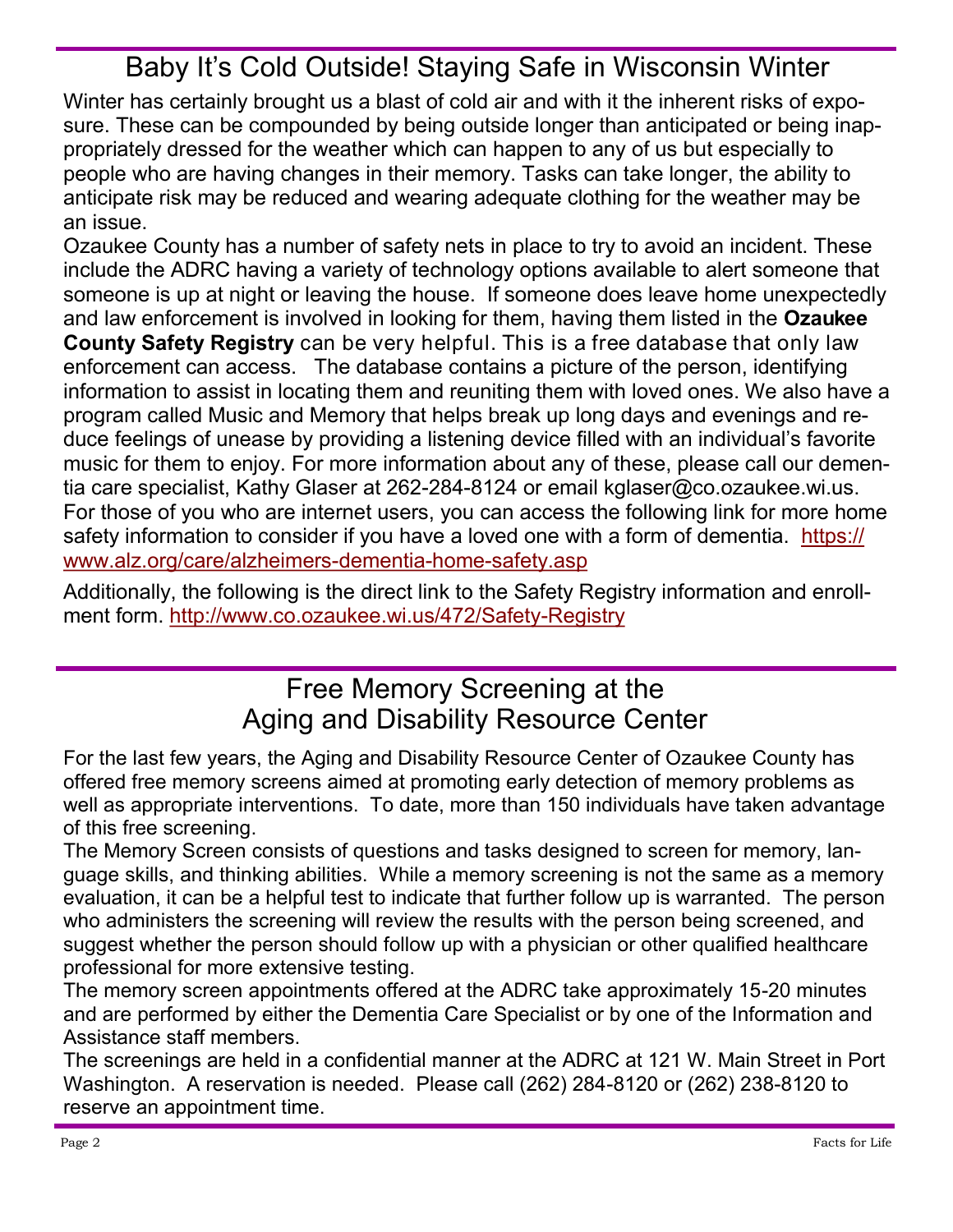# MARK UP THOSE CALENDARS!

Spring and summer are busy times for the Aging and Disability Resource Center. We plan many programs that hopefully meet the needs of many community members. Check the dates below and mark your calendars!

**March-September:** *Sit and Swipe Cafes* This program offers individuals who want to gain a greater understanding of the benefits those tablets/i-pads that you might have. However you do not have to own a device to sign up for this class. It is a one-on-one program with a coach. It has gotten rave reviews from the 50+ graduates. There is no cost to this program-even better!

**April 4th -May 9th** : *Living a Healthy Life with Diabetes.* This program is designed for individuals and those who may be living with someone with diabetes better self-manage the condition. Many positive comments come from those who have completed this program! This program meets once a week for 2 ½ hours. We ask a \$10.00 donation.

**May 15th** : Information will be available after this date for the 2017 Senior Farmers' Market Program. This program offers \$25.00 vouchers to be used at the markets for fresh fruits and vegetables. There are financial guidelines for this program. Vouchers will be available after June 5<sup>th</sup>-watch for more information.

**May 17th - June 28th** : *Stepping On-Falls Prevention.* This 7-week program, with the help of area experts and group members, has proven to reduce the risk of falls in older adults by over 35%! At this time, specific dates for this class are tentative, so watch for more information. A \$10.00 donation is requested.

Other activities that will be taking place; Older Americans Month Celebration (May) Senior Conference (June ) and the Senior Picnic (August). So stay tuned and check upcoming issues of the Facts for Life newsletter for more details and dates as they become available!

For more information on any of the programs/activities or if you need transportation to attend an event, please call 262-284-8120 or 262-238-8120.

## **Join the Powerful Tools for Caregivers Class in March!**

Powerful Tools for Caregivers is a six week workshop that will teach you how to take care of yourself while caring for someone else. This program will help you cope with the challenges that may come with your role as a caregiver!

The dates for the next session will be March 23 – April 27, 2017. Classes meet once a week on Thursdays from 1:30pm-4:00pm at St John's Church in Grafton. (This is also home of the Lakefield Adult Day Center). For more information contact Valeree Lecey, Caregiver Specialist, at (262) 284-8120.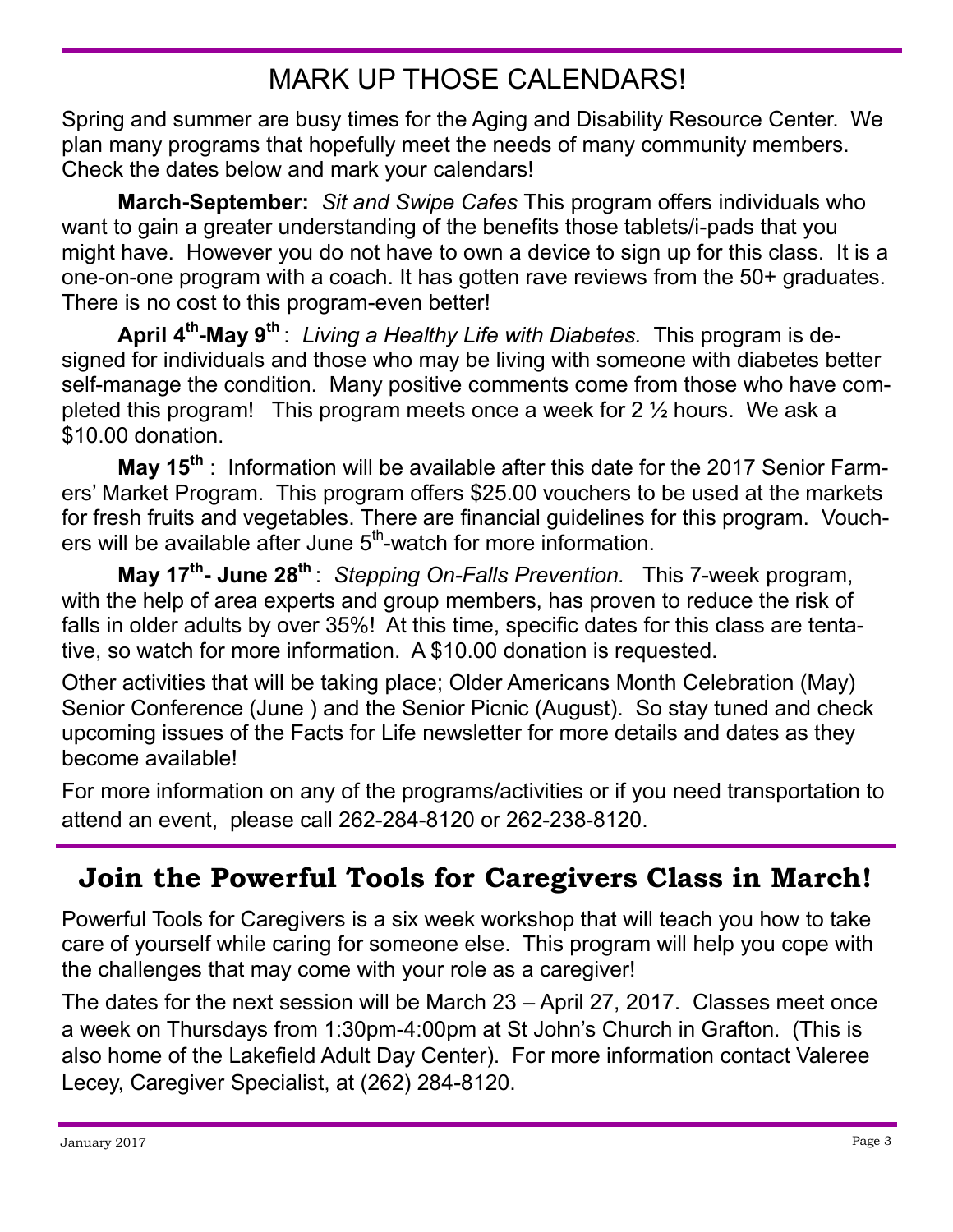## **HELPING A CAREGIVER**

So you know someone who is a caregiver. You know that person is under stress and strain caring for a loved one, yet they won't ask for or accept help. It seems that caregiver wants to do it all on their own. You wonder, "Why won't they ask for help?" There are many reasons why a caregiver won't ask for help. They may be in a state of denial, and asking for help may be an admission that there's a problem. Or, they may believe it's their duty to be the single provider of care for their loved one and they feel guilty asking for help, or perhaps they feel asking for help is an admission of failure in the most important job of their life. Additionally, they may be embarrassed by the inappropriate behavior of their loved one, or feel their loved one would refuse to stay with a friend or neighbor or attend an adult day program. The individual may also have a fear their funds will become depleted if they use community services. Does this sound like someone you know? Or is this possibly your own scenario? If you've ever asked a caregiver if you could help in some way, you may have found that the person had a hard time accepting assistance. Caregivers are used to offering support but often struggle when they're on the receiving end. They don't want to be a bother or seem needy. Don't stop trying to help! Here is a list of some ways you may be able to be of assistance. It doesn't take a lot to lend a helping hand, and your efforts will be appreciated! If you are a caregiver, this may help you with ideas when someone says to you, "Let me know if you need anything."

- Pick up a prescription or run an errand to the drug store for other supplies, or shop for groceries
- Stay with the loved one so the caregiver can run errands, take a walk, or do something else for him or herself. Give them a gift certificate for a movie, dinner with a friend, haircut, massage, etc. so they have somewhere to go.
- Contribute financially to help pay for a housekeeper, adult day care, respite care, or other expenses.
- Prepare dinner at the caregiver's home. Maybe encourage them to take a nap while you prepare dinner (or lunch).
- Provide transportation to religious services, doctor appointments or other destinations for either them or their loved one.
- Take the time to visit and listen to what the caregiver is experiencing. Allow them to share their thoughts and feelings.
- A call just to see how the caregiver is doing means a lot. Or, simply send a heartfelt greeting card with a personal note inside. Knowing that someone is thinking about them during a difficult time can make all the difference in the world to a caregiver!
- Show you care by sending flowers, a care package, a CD of relaxing music. Be creative!
- Next time you make a meal, make double and share the extra portion with a caregiver.

Contunued on Page 5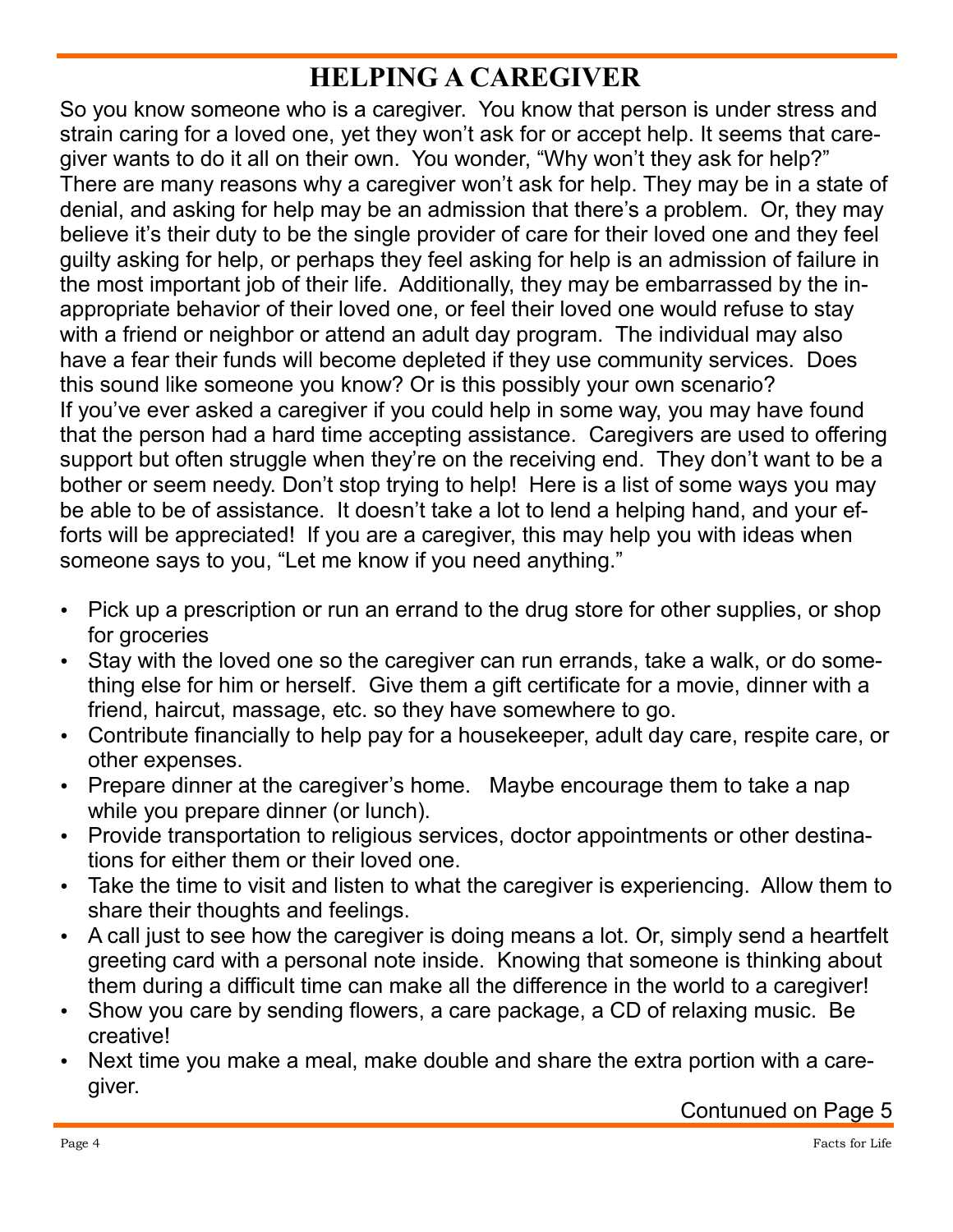#### *Helping a caregiver (Cont.)*

- Provide some help around the caregiver's house. Shovel snow, rake leaves, trim bushes, or mow the lawn. Perform any "fix it" jobs if you're handy, or hire a handyman for an afternoon.
- Bring the caregiver a new journal, a pretty indoor plant, or just a good cup of coffee and their favorite indulgent dessert. Not only will it make someone smile to know you care, but you'll be fulfilling a need they may not have realized they had.
- Don't be afraid to share brochures, newspaper articles and other information about local services. Let them know about the ADRC of Ozaukee County, the Caregiver Connection, the Dementia Care Specialist, and the various programs for caregivers the county provides.
- Encourage the caregiver to attend one of the Caregiver Coffees held in Ozaukee County for support and friendship, shared with other caregivers who understand their situation.

For more information on caregiver programs or the Caregiver Connection, call the ADRC of Ozaukee County at 262-284-8120.

## **NEW YEAR'S RESOLUTION TO LOSE WEIGHT?**

So you made a New Year's resolution to lose weight? Did you know more than a third of people give up on their new diets within the first week?

Here are just a few tips that may be helpful to you in reaching your weight loss goal:

- 1. Keep a food record of what you eat each day. Tracking EVERYTHING you eat may be a revelation as to just how many calories you are consuming each day.
- 2. If you've had a bad eating day, forgive yourself and move on. Tomorrow is a new day and an opportunity to get right back on track.
- 3. Do something you enjoy. Immerse yourself in a good book, play with your pet, spend time with family or friends, or listen to your favorite music.
- 4. Move. Exercise will boost your mood. Exercise doesn't have to be strenuous just get your body moving! If you aren't able to get out and about, do 10-15 minutes worth of chair exercises to get your blood circulating!
- 5. List your triumphs. Have you lost some weight already? If so, this is a triumph, no matter how small the weight loss is. If the needle on the scale is decreasing, this is an accomplishment! Are your clothes feeling looser? Have you increased your intake of fruits and vegetables? Have you decreased your intake of sweets and carbohydrates? Recognize and be proud of even small triumphs.

This list of tips is certainly not all inclusive – there are hundreds of ideas regarding how to stay motivated and to reach your goal.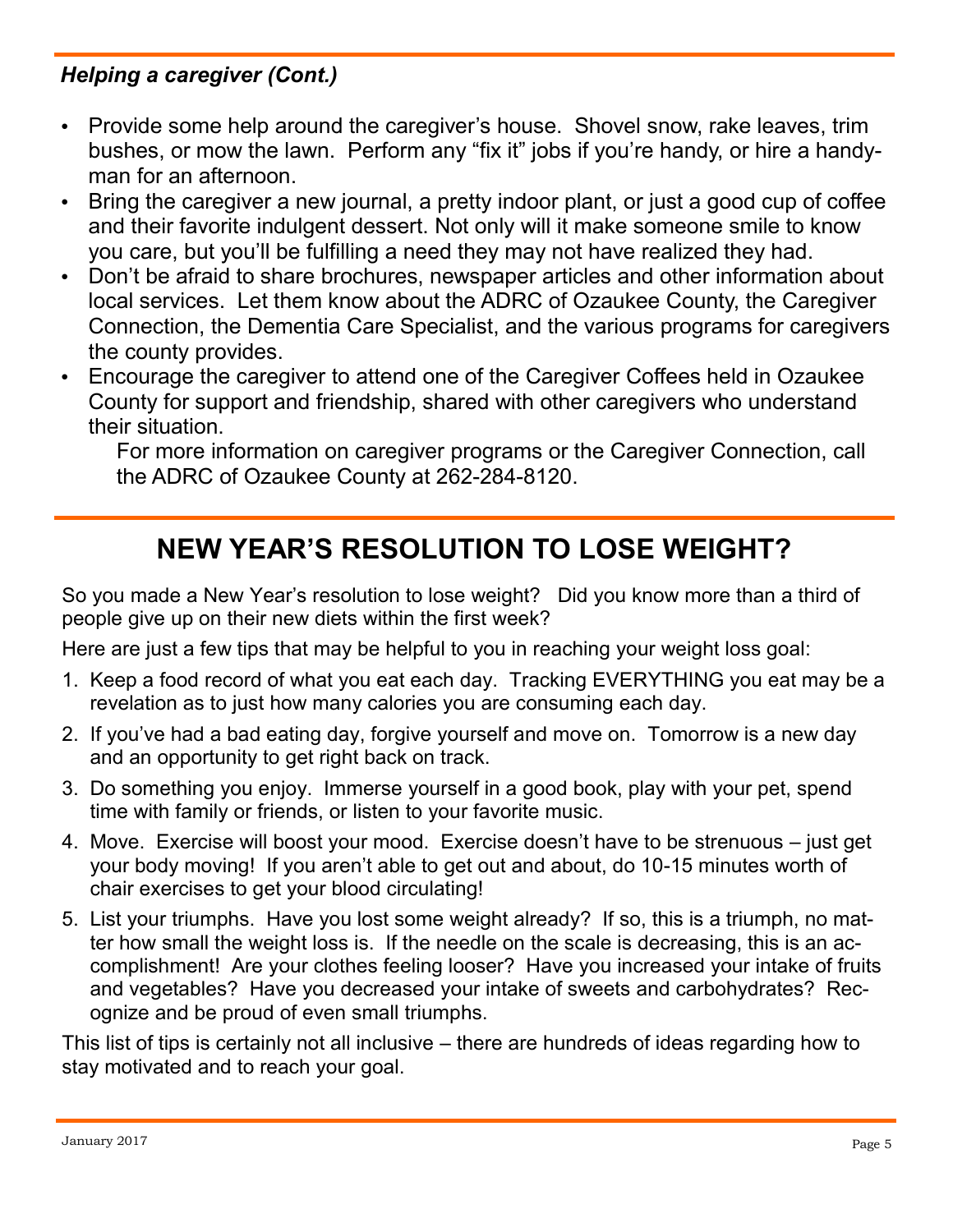#### **SIP AND SWIPE TO CONTINUE TO BRING TECHNOLOGY EVEN TO THOSE WHO DON'T WANT TO KNOW!**

In a recent Stanford research project it was reported that "adults over the age of 80 years who use information and communication technology are more likely to report mental and physical well-being." Researcher Tamara Sims went on to say, "There is a bright side to technology, especially for older people, who may not have the opportunity to connect with many family members to the extent they want to due to physical limitations or geographical separation." Those who said they used technology mostly to learn new information reported being more physically fit. It was also noted in the study that contrary to stereotypes that older adults are technologically inept, most of the adults over 80 years who were surveyed used at least one technological device on a regular basis. And those adults who did self-reported higher levels of physical and mental well-being. "This group is viable for intervention," Sims said. "I don't think many people are spending time thinking about it. The key here is that if you get them using these technologies, we could probably see some real benefits to quality of life in very old age."

Wow they need to hear about us!!! The Aging and Disability Resource Center is currently working with Generations on Line, an organization who does understand the benefits that technology can bring to everyone! With a grant through the Bader Philanthropies, the help of wonderfully generous coaches the ADRC has graduated over 50 adults in the program "Sip and Swipe Cafes". This program provides one-on-one instruction with a trained coach to give each person confidence in using tablet technology. If you would like to sign up or just get more information, contact Kari at 262-284-8120 or 238-8120. You are never too old to learn something new!!!

### Just More Reason To Be Thankful

For the past 14 years the Aging and Disability Resource Center, with the help of Nisleit's Country Inn restaurant in Port Washington, has had the opportunity to deliver Thanksgiving meals to homebound seniors in Ozaukee County. This year with the help of the following families we were able to deliver over 30 meals to homebound individuals' throughout the county. My sincere "Thanks" go to the Nisleit family, the DeGroot family, the Kasun family, the Howard family and the Winegren family.

But certainly my "Thanks" also go out to the 300+ volunteers who take the time each day to allow us to provide this much needed service in Ozaukee County. There are many organizations that are in need of the services that only volunteers are able to provide. I am deeply touched that you have chosen to give to us the amazing gift of your service. For this I am truly "Thankful."

As more and older adults struggle to remain in their own homes services like home delivered meals will continue to expand, as will the need for volunteers. If you are available during the week over the noon hour and would like consider a volunteer opportunity, the Aging and Disability Resource Center has just the spot for you! Even one lunch hour a month can help us provide this much needed service. For more information, please contact Kari at the ADRC.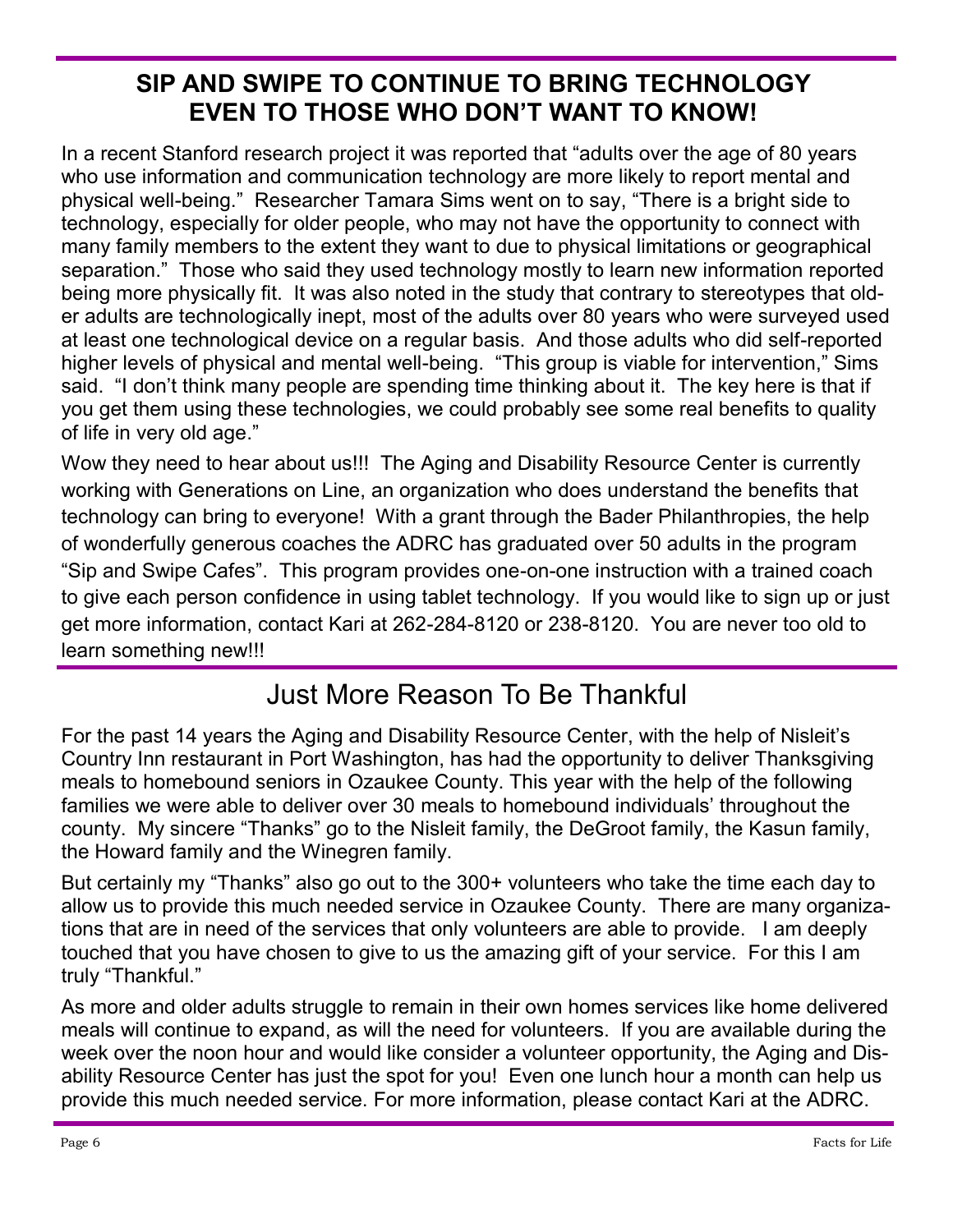# HARVEST OF THE MONTH

What is Harvest of the Month?

Harvest of the month highlights a locally available crop each month of the year in restaurants, workplaces, school cafeterias, and grocery stores. The program expands across Washington & Ozaukee counties to help the community learn more about healthy seasonal foods while supporting local farms.

For the Month of January, the Harvest of the Month is Cabbage.

Cabbage Serving and Storage Ideas:

Serve raw on salads or use leaves as a bread substitute.

Boil, use very little water, about <sup>3</sup>/<sub>4</sub> inch. Cook briefly, as it easily overcooks.

Cabbage will keep for about two weeks in refrigerator.

Once cabbage is cut, keep in tightly sealed container for storage.

Cabbage can be frozen after being blanched—1 minute for shredded and 2 minutes for wedges.

# **Recipe: Cabbage Comfort** Makes 4 Servings

*Recipe courtesy of National Cancer Institute*

| INGREDIENTS |
|-------------|
|-------------|

#### COOKING DIRECTIONS

1 onion, sliced 1. Heat oil in large sauté pan.

1 tsp. vegetable oil 2. Sauté onion over medium heat, until light brown, about 5-6 minutes.

1 pound cabbage, sliced 3. Add sliced cabbage, salt, black pepper, and

% tsp. salt caraway seeds.

- ¼ tsp. black pepper 4. Stir and cook for 30 minutes.
- % tsp. caraway seeds 5. Serve immediately.



#### NUTRITIONAL INFORMATION

*Calories: 50 Carbohydrates: 9g Total Fat: 1.5g Cholesterol: 0mg Saturated Fat: 0g Dietary Fiber: 3g Sodium: 170mg Protein: 2g*



## **OZAUKEE COUNTY SENIOR CONFERENCE June 13, 2017**

Details of the event will be provided in the next newsletter.